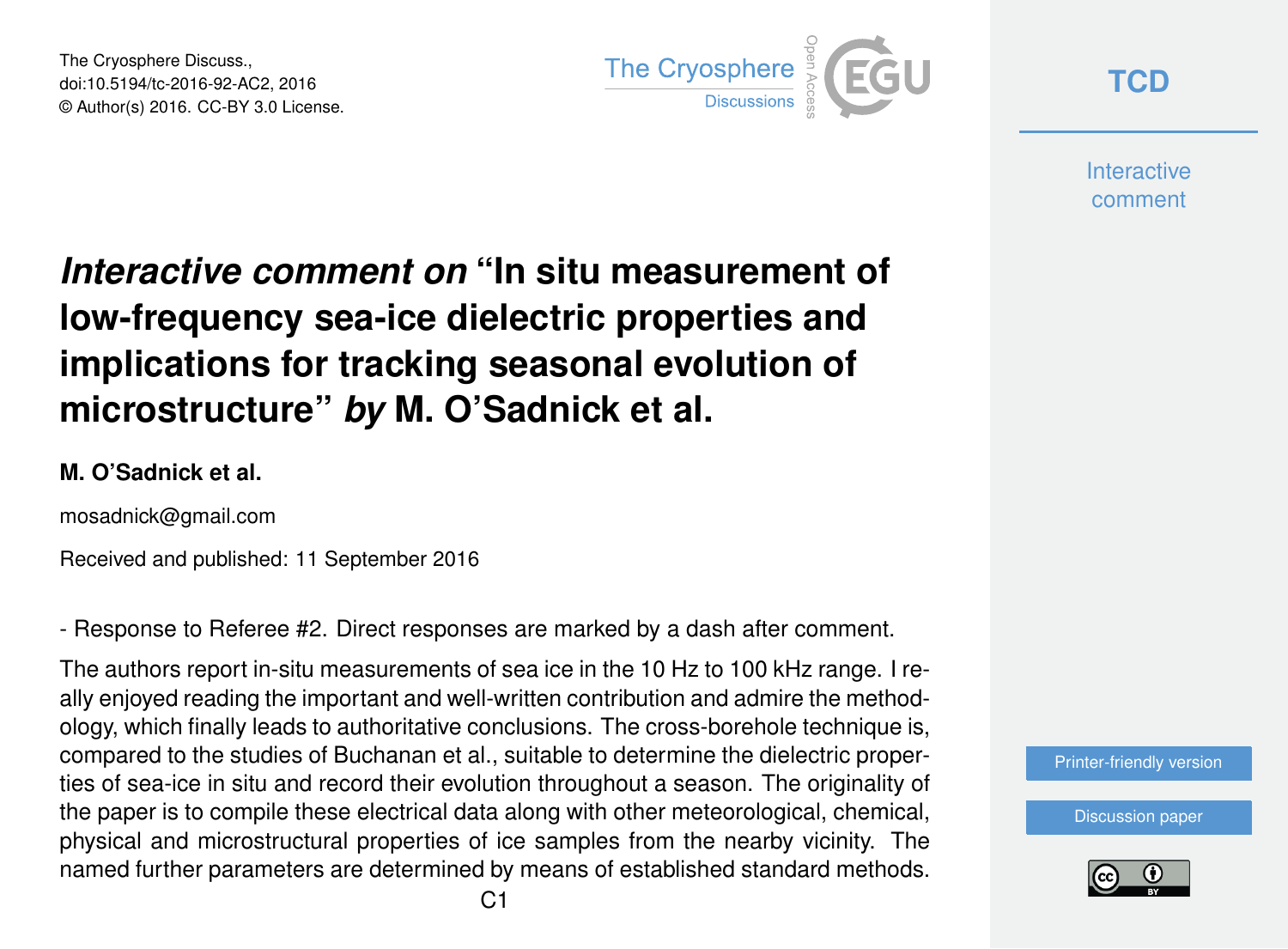Therefore, the paper is of high scientific quality. Where the aspect of an appropriate and balanced discussion seems to be fulfilled in relation to the cited literature. To my knowledge there is no contradicting or ignored work to the field, but my own profile is only in a wider related field. For the same reason I'm more careful when judging the impact, but to my impression the present work can be the impetus for major developments to the field.

- Thank you for the time you've taken to read through out paper and the thoughtful suggestions!

I agree with referee #1 that if the paper is meant to make a useful dataset available, the correlation analysis is overshooting the mark. On the other hand from reading the title a little bit sloppy I would have expected a discussion like e.g. in Buchanan et al. 2012, where the particular electrical properties, like e.g. extremely high permittivity due to Maxwell-Wagner type relaxations at internal structures, are related to microstructural and chemical properties of the sample. Somehow I had expected to read more about the relation of electrical properties to structural properties by application of suited models in the same way as in Buchanan et al., 2012. But by stating "Implications" the title is conservative and does not promise the "Relations" I had hoped for.

- This is a good point! We have changed the title to provide a more accurate description of the paper's purpose and findings.

From really undertaking this investigation in natural sea ice I expect a lot of pitfalls, as e.g. homogeneity issues. I again agree with referee #1 that for this purpose a lot of more investigation has to be undertaken. On the other hand I find the statistical analysis useful as it is a first step approach to a new field and I enjoyed reading it. In my perception I also agree with referee #1 that the methodology of Buchanan and along the conclusions go much beyond what you have achieved here. But I encourage you to pursue the in situ work in natural sea ice, which is of course far more complicated but when performed in a Buchanan et al. like approach also of far more impacting **[TCD](http://www.the-cryosphere-discuss.net/)**

**Interactive** comment

[Printer-friendly version](http://www.the-cryosphere-discuss.net/tc-2016-92/tc-2016-92-AC2-print.pdf)

[Discussion paper](http://www.the-cryosphere-discuss.net/tc-2016-92)